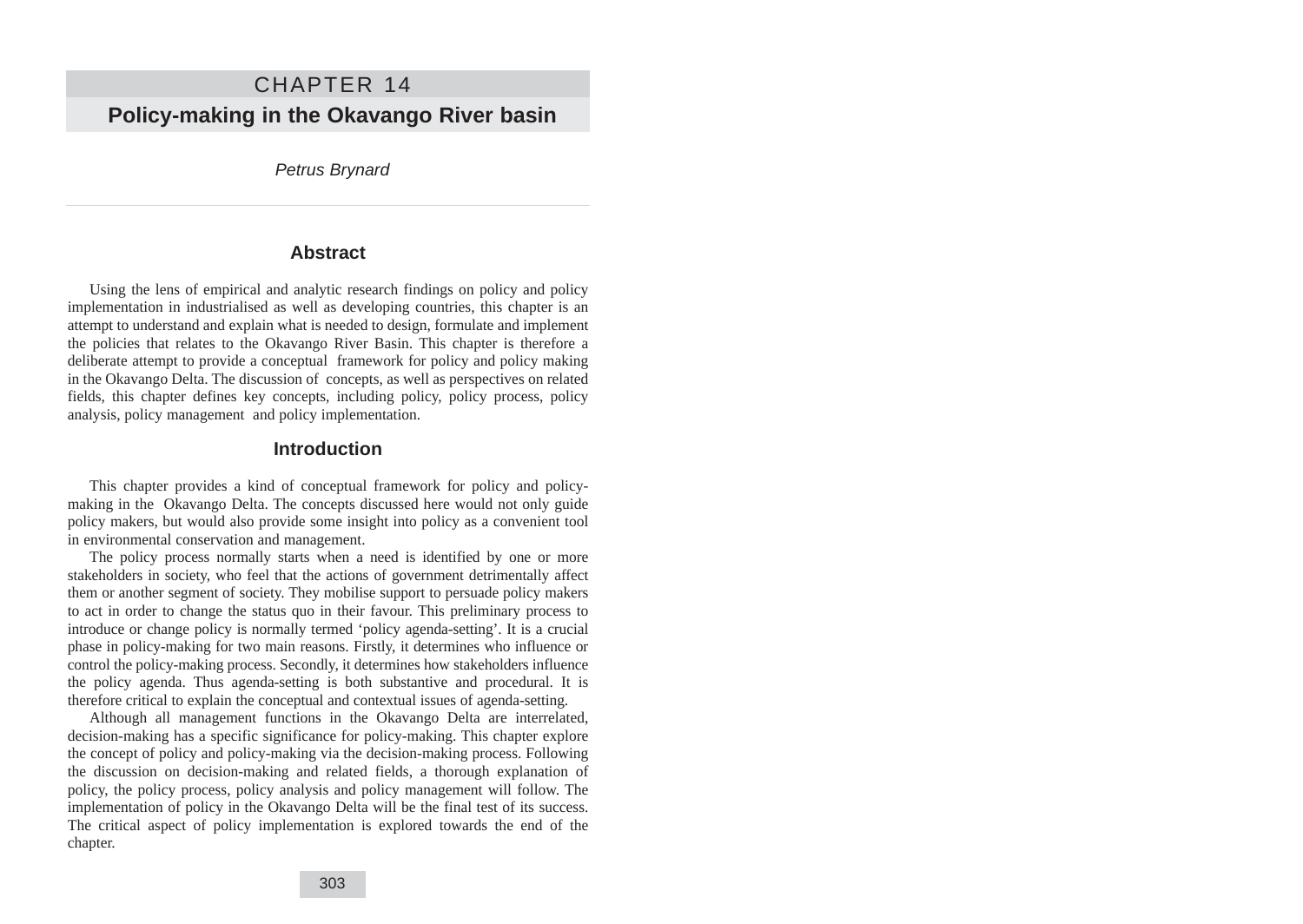# **Conceptual issues**

An agenda is usually a list of items to be dealt with during a meeting. The agenda determines the order in which items will be discussed. The higher an item is on the agenda, the better the chance that it will be discussed and dealt with. The lower it is, the greater the chances that discussions of preceding items will take up all the time allocated to the meeting, and that the later items will have to be shelved for another meeting. An agenda prioritises issues for attention by decision makers. Jones (1984:57) points out that agenda-setting, like perception, aggregation, organisation and representation, is about "getting problems to the government." The term 'agenda' "portrays those issues judged to require both formal and informal methods and procedures for gaining access to and influencing policy process and substance in government."

Writing on the ecology of policy-making, Dubnick and Romzek (1999:197) define the following stages in the policy process:

- problem identification;
- problem articulation;
- agenda-setting;
- policy formulation;
- policy legitimisation;
- programme design and development;
- programme implementation;
- programme reassessment; and
- policy change.

Thus, in the narrow sense, agenda-setting is preceded by problem identification and the ability to articulate problems before they reach the agenda stage. This suggests that not all problems or issues identified or even articulated in public actually reach the agenda-setting stage, as they must pass through a prescreening phase first. Once an issue has been identified as being of sufficient interest or significant enough to justify policy attention, it forms the focus for further clarification, formulation and structuring, before the importance of acting on it by the policy system is conveyed to policy makers.

Policy issues are conflicts or disagreements about the nature and origin of political problems and, consequently, imply a difference in approach to problem-solving. Policy problems, on the other hand, are needs and opportunities that are not used, which may have a detrimental effect on at least one segment of society and may be constructively addressed through public action (Fox & Meyer 1995:97-98). Policy agenda-setting, in a wider sense, is therefore a deliberate process of planning and action, which defines and prioritises policy issues and problems, and mobilises support and lobbies decision makers to take appropriate action.

In problem definition, causal linkages must be established for policy issues that give rise to problems that are detrimental to certain causes and stakeholders. These issues need to be addressed through deliberate public policy interventions at the most appropriate level by the most appropriate agent. This is a typical systems model perspective, which assumes linear causal relationships between policy cause and effects. Models of complex or 'chaotic' systems and quantum dynamics deny that these relationships are possible, and assume that non-linear relationships exist between policy cause and effects most of the time. These non-linear causal linkages are normally very complex and difficult to identify, especially in policy situations related to social science (such as vandalism), which need multipronged policy remedies.

A second important aspect of problem definition is the way the problem has been structured (a need, an opportunity, a challenge or a threat). Each problem-structuring approach has its own influence on the contents and processes of policy programmes designed to solve such a problem. Policy agenda-setting is necessary because of the deluge of policy-related issues and problems faced by any government, normally with insufficient resources to address these problems effectively. A government must therefore first determine which policy problems should receive priority. How do governments prioritise policy issues and problems? Hogwood and Gunn (1984:73-74) provide insight into this process, as discussed below.

## **Undirected viewing**

This method involves the collection of information with no specific purpose in mind. Governments use this method to maintain an up-to-date picture of political, social and technological currents in society. Central information and intelligence agencies frequently supply ministries with data and statistics about macroeconomic, social and political indicators for no specific reason except to take note of new developments and trends in different sectors of society.

# **Conditional viewing**

This method involves a degree of purpose in searching for or collecting information. Here, the focus is to see how information can either reinforce or reject claims for priority treatment of policy problems. Officials may visit other departments or regions for a specific purpose and use such case study material to motivate or legitimise policy claims.

## **Informal search**

In this method the government seeks information more actively. Public managers might be requested to collect certain types of information. For example, with the violation of copyright and the subsequent loss of revenue for both authors and publishers, inspectors visit tertiary institutions to look for specific cases. As a result of these information searches, tertiary institutions have started to put the issue of copyright on the agenda of faculty boards.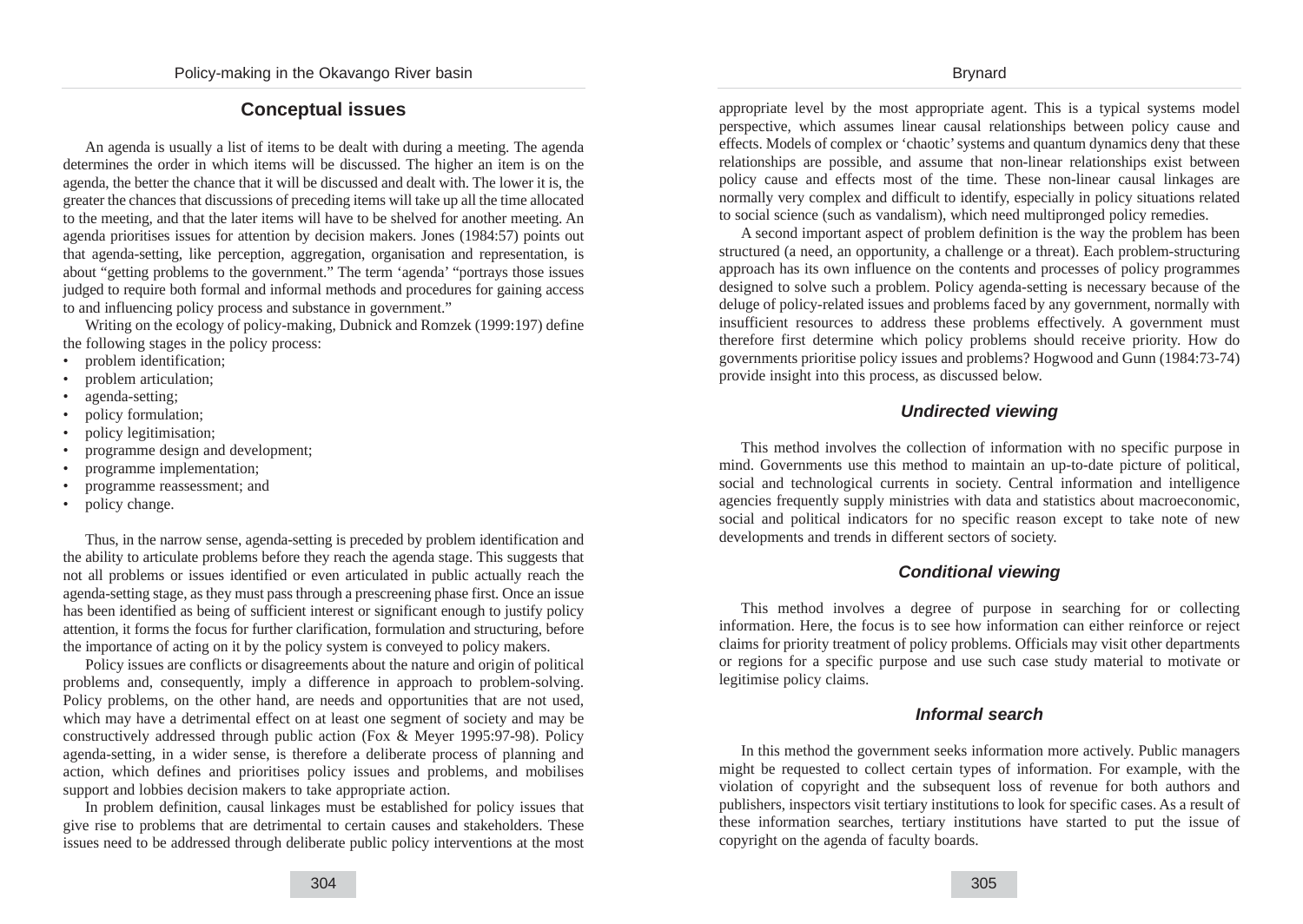## **Formal search**

This method involves the collection of specific information for a specific purpose. Formal searches take the form of research assignments, departmental investigations, commissions of enquiry or task teams.

# **Contextual issues**

Public policy-making takes place within a given situation or context (Dubnick & Romzek 1999:190). Policy is about power and policy-making is equally about structuring the agenda of social and political life. Agenda-setting therefore cannot be studied in isolation from political, economic, social, technological, cultural and global factors. The forces in society that accumulate power determine the direction of the policy agenda. In reality, some forces in society wield more power than others when agendas are set. Ideologies also influence whether issues appear on policy agendas or not, and public policies develop out of a given sociopolitical context. Agenda-setting is therefore intrinsically linked to the nature of the political landscape. In open and democratic societies, the notion of open and equal access to the agenda stage is advocated. In closed and authoritarian states, the power to influence the policy agenda is largely, if not exclusively, in the hands of the party bosses or head of state.

The same problem occurs in societies that have an unequal distribution of resources. In order to access and influence the policy agenda, information, technology and money are required. In practice, this leads to a further marginalisation of the poorer sections of society.

## **Factors influencing agenda-setting**

It is clear that the practice of agenda-setting differs from society to society. Despite this, some generalisations can be made about factors that influence agenda-setting in government. Hogwood and Gunn (1984:68) list the following factors, which determine whether or not policy problems appear on the policy agenda:

- The problem must reach *crisis* proportions and can no longer be ignored by the government (Grindle & Thomas 1991:73). This occurs when the continued existence of the problem poses a threat, either to society or the state as a whole.
- The policy must achieve *particularity.* Globally, the change in weather patterns and the effect of el Nino have reached this status on the world agenda and countries can no longer ignore these problems.
- Policy problems must have an *emotive* aspect, which attracts media attention. Issues of life and death are very often a driving force in agenda-setting.
- Issues with a *wide impact* have a better chance of reaching agenda status. One example is the global HIV/Aids epidemic, which has a devastating impact both nationally and globally, touching almost every aspect of human life. Yet another

issue that has a wide impact is globalisation, with countries forming new economic partnerships with strategic regional governments.

- Such issues should raise questions about *power relationships* in societies. Those who have power in society have a greater ability to influence the policy agenda. The elite theory postulate that those with money, knowledge, skills and resources have more leverage and bargaining power as agenda setters. It is also true that governments tend to listen more attentively to their own political constituencies and to address issues raised by them.
- Some issues are fashionable for governments to address, due to their *symbolic value*. For example, governments support major sporting events like the Olympic Games and the Africa Cup of Nations as they give them worldwide exposure, stimulate local economies and provide a huge boost for the personal image of political leaders.

# **Policy decisions**

Although all functions of management and administration are interrelated, decision-making has a specific significance for public policy-making. Policy-making starts with a decision and concludes with a final policy decision. Between the first and the last decisions, a multitude of different interrelated policy decisions are made. This does not mean that decision-making and policy-making are synonymous.

In order to execute administration and management, several accompanying functions (auxiliary processes or auxiliary functions) must be used, one of which is decision-making. The politicians and public officials involved in the Okavango basin will have to make many decisions while executing their daily tasks. Decision-making is therefore an aid that will be used in each of the administrative and management functions. However, policy decisions are the most significant, and should be based on the 'mission statement' or 'policy manual', and on appropriate values. Questions to be asked include whether the decision fulfils these criteria, and whether a new policy should be created, or an existing policy could be amended (Dawson 1994:30).

## **The nature of decision-making**

There are several approaches to decision-making. For the purposes of this chapter, it is accepted that decision-making is no more than making a choice between alternatives at a given moment (Anderson 1979:9). When a choice has been made, that which has been chosen is not in itself a decision. For example, when a choice must be made between alternative objectives, the result is an objective, and when a choice is made between alternative policies, the result is a particular policy. In like manner, in the case of the Okavango basin, choices are made between alternative organisational and financial arrangements, work procedures and control systems for the management of the basin (Laver 1986:28).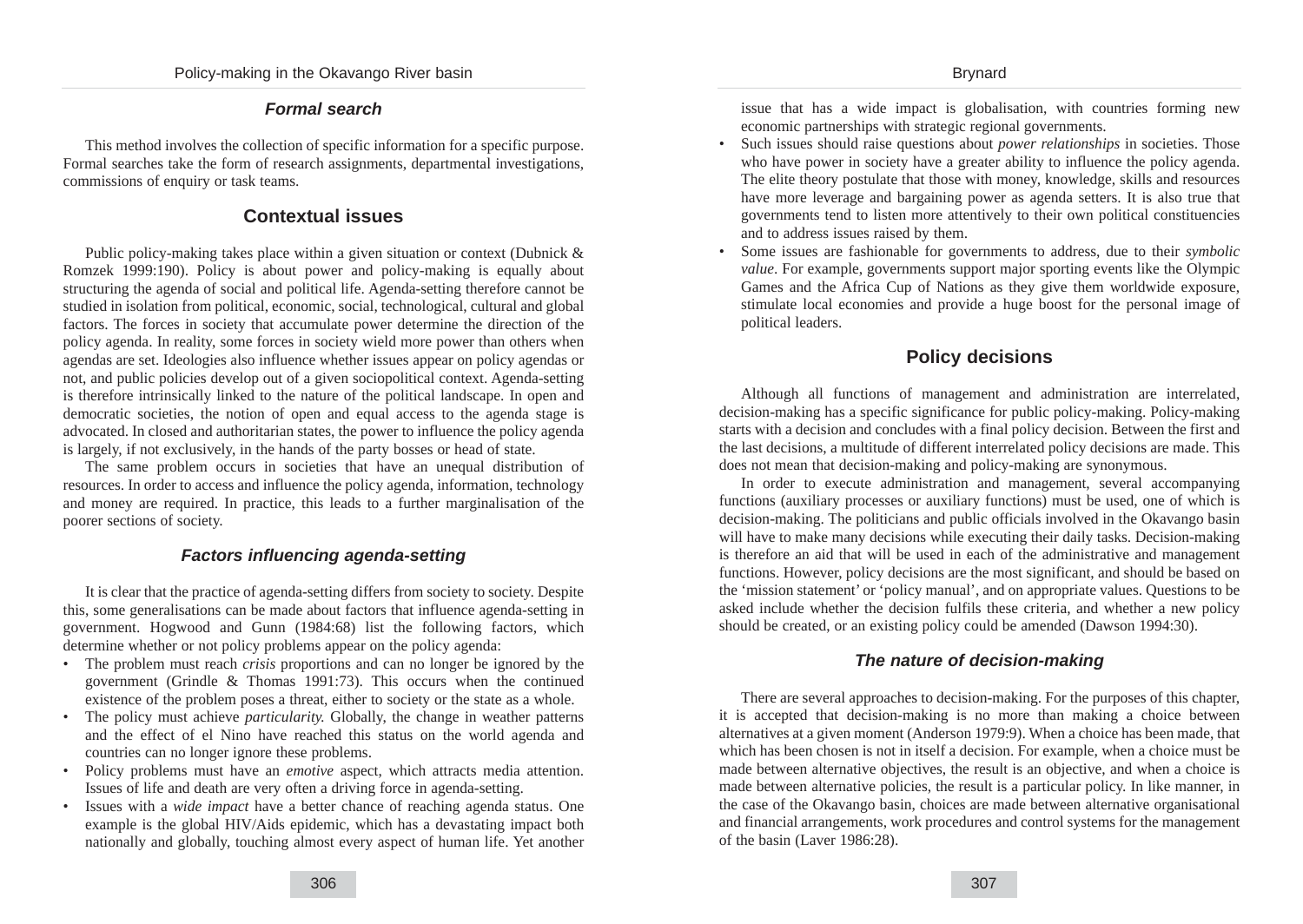#### **Facts and values**

Decision-making is also based on the consideration of facts and values. Officials in the Okavango River basin will supply facts to executive political office bearers, while values will be determined by the communities concerned and must be taken into account by politicians when making a decision. Facts therefore concern concrete data, while values cannot be measured or assessed accurately and depend on the discretion of the decision maker in deciding what is 'right' or 'wrong'. It is particularly due to the role of values that the decision-making process increases in complexity (Roux et al 1997:120).

Some authors have paid attention to the role of the computer in the decisionmaking process and have incorporated computer concepts into decision-making. In this regard, a distinction is made between 'programmed' and 'unprogrammed' decisions. The former usually emanate from a bureaucratic habit or prescription, while the latter derive from personal skilfulness, intellectual abilities, intuition and creative thought.

## **The decision-making process**

The decision is the crux of administrative and management action. Decisionmaking comprises a choice between a preferred action from two or more alternatives. Choices can be active or passive, with decisions not taking a particular course of action regarded as passive decisions.

Decision-making processes are rational attempts by public managers to achieve the objectives of their institutions. The process commences with the setting of objectives in the early stage of planning. It usually includes the application of a measure of discernment, and requires creativity, capability and experience (see table 1). To improve decision-making skills, it is important to concentrate on the decisionmaking process instead of the decision. Focusing on the process will provide the confidence to make the best choice every time (Dawson 1994:14).

The decision-making process commences with the identification of a particular problem. As indicated in table 1, problem identification requires discernment by the public manager (the term 'public manager' includes politicians and public officials involved in the management of the Okavango River basin). Deviations are usually considered to be problems requiring corrective action to eliminate them (Anderson 1979:53). However, before corrective action can be taken, it is necessary to identify the problem, develop alternatives, analyse the alternatives and choose the best path of action. Defining the problems of the Okavango River basin and suggesting alternative solutions for the policy-making process can be referred to as 'agenda-setting' (Dye 1981:346). The term 'best' is value-oriented and is influenced in particular by the value system of the individual or the group, and human factors clearly influence decisions. Different decisions will also be made under particular circumstances. For

## **Table 1**

**The decision-making process and its requirements**

| Stage in the decision-making process | <b>Requirement</b>        |
|--------------------------------------|---------------------------|
| Identification of problem            | Discernment               |
| Development of the alternatives      | Creativity and experience |
| Analysis of the alternatives         | Quantitative analysis     |
| Choice of the best alternative       | <b>Discernment</b>        |
| Source: Robbins 1976:152.            |                           |

example, the public manager and the private sector businessperson will act differently under the same circumstances.

Preventing certain conditions in society from becoming policy issues is also an important tactic. This occurs when influential individuals or groups, or the political system itself prevents the emergence of challenges to the dominant values or interests in society (Dye 1981:349).

The types of decisions and the decision-making models should not be confused. If it is accepted that decision-making is an intellectual activity comprising the making of a rational choice between alternatives, several types of decisions can be identified, including impulsive, intuitive, programmed, unprogrammed and single-choice decision-making ('go/no-go' decisions).

#### **Quantitative aids, human factors and the milieu of decision-making**

The decision-making process comprises, among others, an analysis of the alternatives. In the analysis of each alternative, quantitative techniques can be used, which must be seen as aids to ensure more effective decisions. However, they can never replace sound discretion in the decision-making process.

When the alternatives have been analysed, the process to choose the best alternative gets under way. However, this process is more complex than it may appear. It requires sound judgement and an awareness of the influence of human factors on decision-making. The quantitative aids that could be used, are linear programming, queuing theory, probability theory, inventory models, network analysis and simulation. These techniques can be used to guide decision-making, and even though powerful computers are available, they can never replace the decision maker. No machine or quantitative aid can replace sound judgement.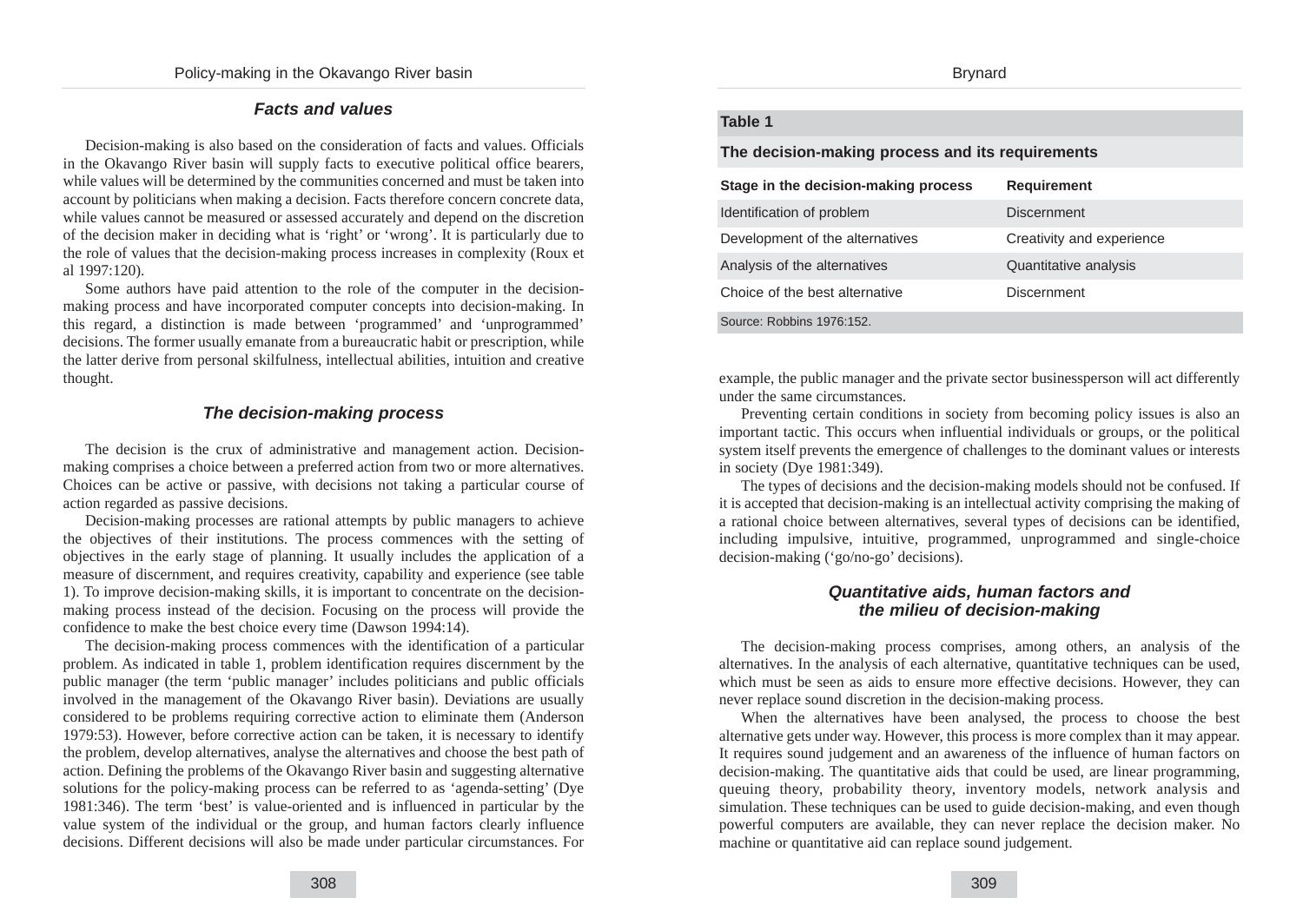## **Human factors in decision-making**

Since decisions are made by human beings, they are subject to the limitations of human behaviour that are determined by the individual's *value system*. Each decision is influenced by the public manager's attitude, prejudice and personal point of view. Furthermore, it is based on what the community considers to be 'right' and 'wrong', as well as on the interaction between the various subcultures and values. The content of a decision therefore comprises both factual and ethical elements. The correctness of the ethical component of a decision cannot be verified by empirical means.

Problems and solutions are like beauty, they exist in the eye of the beholder. That which people perceive, will determine how they will act. As stated earlier, discernment determines which problem is perceived and discretion determines which solution is eventually chosen. However, discernment and discretion are determined to a large extent by individual *perception*. Individuals' perceptions are influenced by their value systems, experience and ability to interpret what is occurring in their environment. This means that people perceive what they would like to perceive based on their individual backgrounds.

Decision makers seldom have all the information required for a decision at their disposal. On the contrary, decisions are made in an environment of bounded rationality. Decision makers gather the information they consider to be important from the environment, but it remains limited to or bounded by this particular area. This is not a negative reflection on the decision maker, but merely the reality of *human limitations*. Confident decision makers can move quickly in an environment containing ambiguity. In fact, the ability to make good decisions is directly related to the ability to handle ambiguity (Dawson 1994:21). A further limitation is that it is not always possible for decision makers to gather information directly. If decisions are made higher up in the hierarchy, the leading officials must usually rely on information supplied by subordinates. The higher decision makers are in the hierarchy, the more they must depend on subordinates for the supply of information. Since all information cannot be checked, decision makers must make decisions based on information filtered mainly by the perceptions of others.

*Political power* could also have an influence on decision makers who want to protect their own interests. This could have the effect that, as a result of political power, decision makers satisfy a need instead of taking the optimum decision. Although they may use quantitative techniques, the influence of political power will still be dominant (De Crespigny 1978:191). Furthermore, it is a good short-term strategy to furnish solutions to obvious problems. Managers who follow this strategy find favour in many institutions, and many of them are also promoted fairly rapidly. The critical problems must then be solved by those who succeed them. Sometimes managers must make decisions that could jeopardise their own positions. This may be one reason why many officials are opposed to change.

A further limitation is the *time limit* within which decisions must be taken. In several cases, decisions are taken on the grounds of partial information only. In most cases, this is the result of time constraints placed on managers. Sometimes an official is also pressurised to make a decision (Robbins 1976:165-167).

### **The milieu (environment) of decision-making**

Decision-making in public administration is an inescapably complex daily activity, and gives direction to the generic administrative functions. Dealing with and finalising every administrative and management function involve many decisionmaking actions. The decision maker and the decision-making process must take several roleplayers into account.

Besides the normative guidelines that operate in public administration, the leadership and accountability function of the *governmental superstructure* cannot be ignored by decision makers in a specific institution. The representatives of the people, the cabinet, and approaches, points of view and preferences of individual ministers also cannot be ignored.

*Controlling institutions and domestic service departments and agencies* have been created to deal with specific aspects of generic administrative and management processes. In South Africa, for example, these institutions would be responsible for the provision and development of personnel (Commission for Administration), financing (Department of Finance, excluding the Treasury), organisation and methods (Organisation and Workstudy division), and control (Auditor-General). Other institutions have been created to render domestic services to other departments, for example Public Works, the Government Printer and the Government Garage. These institutions must be consulted in respect of any decision that affects them. As a matter of fact, most of these institutions are based on legal provisions approved by parliament to regulate the relations between themselves and the other government departments.

Although a great deal of care is taken in the departmentalisation and compartmentalisation in the public sector, it is nevertheless possible that overlapping or areas of 'no man's land' may occur in the normal course of activities. In such cases, it is necessary to be aware of the *functional fields* where other departments operate. It may be that one department cannot deal with the total functional field or particular problem, and that either parallel, joint, complementary or competitive decisions may then be taken.

The *external milieu* involves a broad spectrum of factors. The concept is used to denote those factors that fall outside the public sector, but of which the decision maker must take cognisance (Roux et al 1997:130-132).

#### **Creativity in decision-making**

In the discussion of the decision-making process thus far it has been stated that it requires discernment, discretion, knowledge and creativity. The importance of creativity in public administration is often underestimated, particularly with respect to unprogrammed decision-making.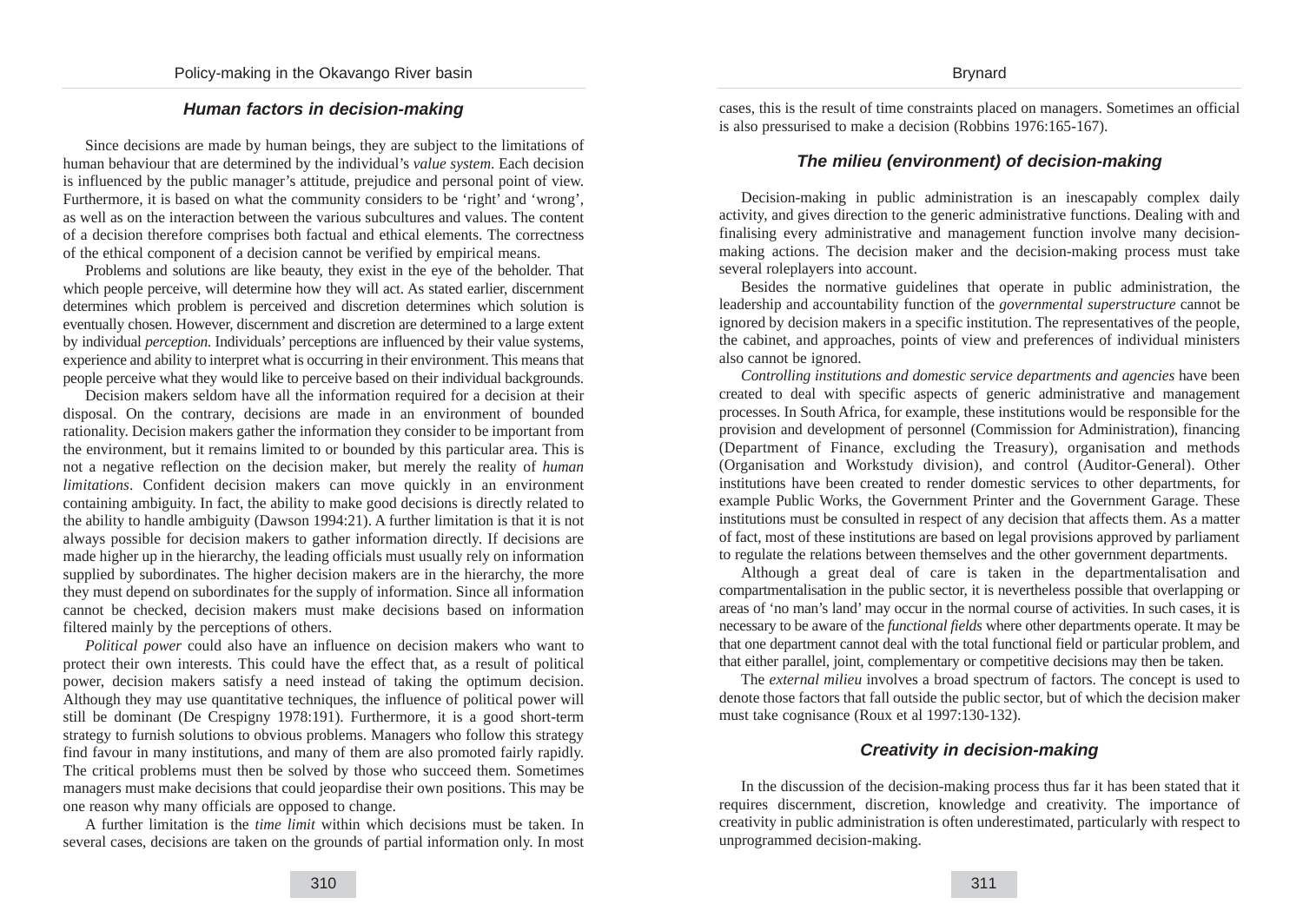Creativity is one of those abilities that differentiate good decision makers from poor decision makers. It enables managers to develop alternatives, to extend the alternatives and to visualise the results. It is self-evident that before a solution can be implemented, it must first be developed. An issue that is often overlooked, is that any particular solution is only one of a number of alternatives. No administrator can therefore assume that only one solution to a problem exists.

When managers attempt to find solutions to a particular problem, they can depend on their experience, their knowledge of what has previously happened under similar circumstances, or their creativity in the search for alternative solutions. In most cases, experience will play the decisive role. Similar problems have usually occurred previously. A problem increases in difficulty when the solution differs from those that applied in the past. This is when creative alternatives are required. There are also cases where problems are handled based on experience and innovative solutions are not considered at all. These cases also require creativity.

A great deal of input is not required when using self-evident alternatives, but managers who also consider unique alternatives will make better decisions in the long term. It is found that, even though innovative alternatives have been developed, a 'self-evident' alternative is nevertheless chosen. However, it is often essential to deviate from the traditional solutions.

Creativity is generally considered to be the ability to combine or associate ideas in an unusual or unique manner. Since creativity is considered here in the context of decision-making, this definition is too general. From an administrative and management perspective, creativity is seen as the ability to find original alternatives for the solution of existing problems. But what makes an alternative creative?

The fact that an idea is unusual or different is not necessarily an indication that it is creative. It can also imply abnormality. An unusual alternative must therefore have a bearing on reality. On occasion, a distinction is made between the following types of creativity: *innovation* that generates something new; *synthesis* that combines unrelated information to form something new; *extension* that expands the boundaries of innovation; and *duplication* that merely imitates others. Upon closer inspection, it is clear that there is nothing that is really new. All creativity is probably as a result of synthesis (Robbins 1976:199-200). However, some syntheses are more unique than others. Nevertheless, all creativity is supported by or based on ideas that already exist.

It is not easy to be creative – to see things and relationships that others cannot see. As soon as someone discovers something new, he or she becomes a minority of one. In government institutions, it is often difficult for an individual to have unique perspectives. It is also difficult to be creative in environments that encourage homogeneity.

The question that now arises, is whether individuals who are creative are also different. And, is creativity inherent or is it learned? Scott and Cummings (1973) maintain that both determinants are necessary for creativity. Creativity is therefore a potential that all administrators have to a lesser or greater degree. What is essential, is that this potential must be stimulated within an institution. Several characteristics can be attributed to creative persons, of which the most important is probably that they are able to adapt easily to changing circumstances. They do not therefore accept the status quo unquestioningly. The demands made upon officials in a new South African public service will therefore probably test their adaptability.

There are techniques to motivate individuals and groups to develop creative alternatives in decision-making. Some of these techniques are, for example, a list of characteristics, direct instructions, think-tanks and the so-called Gordon technique (Robbins 1976:201-205).

## **Public policy-making**

This section provides a conceptual overview of the nature and role of public policy. Attention will be given to concepts, issues of definition, theories of policymaking, participation and public choice, as well as models for policy management.

For the purposes of a working definition, *policy* is defined as a statement of intent. Policy articulates basic principles to be pursued to attain specific goals and actions. As such, policy interprets the values of society and is usually followed by particular project and programme management actions. Several specific phases of the *policy process*, among others, initiation, design, analysis, formulation, dialogue, advocacy, implementation and evaluation are directly relevant. *Policy analysis* can be defined as a specific action to develop policy options, or alternatively, a systematic analysis of policy options. Policy is usually presented as a formal policy statement (for example, a white paper), although the interpretation and analysis of policy are often communicated verbally (in a press statement, for instance). *Policy management* is regarded as a comprehensive umbrella term that refers to a specific effort to improve policy implementation, as well as the capacity to manage and facilitate the policy process.

The term *policy studies* often indicates a descriptive or explanatory set of concerns (typically studies of policy content, policy process, policy outputs and evaluation measures). The term *policy analysis* is often (but not exclusively) used for prescriptive activities or knowledge in, rather than of the policy process (evaluation studies, information for policy-making, process advocacy and policy advocacy). The term *policy sciences* (see Brewer & De Leon 1983:9) is used by some writers as a synonym for (prescriptive) policy analysis and by others to include both policy studies and policy analysis. In general, the term policy studies is most often used for descriptive accounts and policy analysis for prescriptive exercises, with policy sciences as an umbrella term (see Hogwood & Gunn 1984:28-29).

#### **Definitions of policy**

Following the discussion of concepts, as well as perspectives on related fields, this section defines key concepts, including policy, policy process, policy analysis and policy management.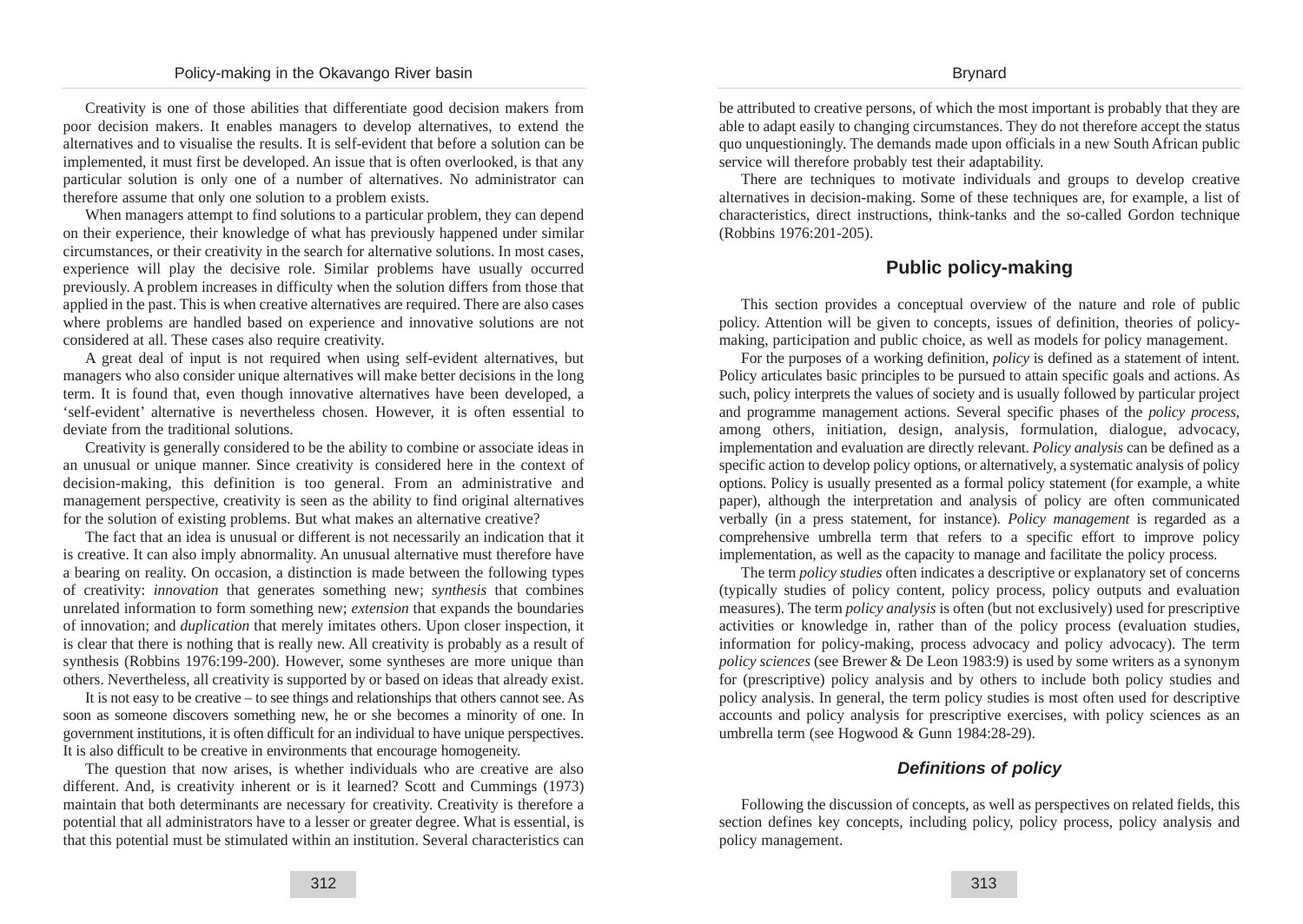An analysis and assessment of definitions of policy reveal that no universally accepted definition, theory or model exists. An adequate framework of definitions (see Patton & Sawicki 1986:18; Wood 1985:347-371) can be used to explore the multidimensional nature of policy, to establish the key elements of definitions in the field and allow for a working definition to be developed. In early years, Ranney (1968:7) defined policy as "a declaration and implementation of intent." Easton (1953:129) defined policy as "the authoritative allocation through the political process, of values to groups or individuals in the society." Hanekom (1987:7) defined policy-making as:

"the activity preceding the publication of a goal, while a policy statement is the making known, the formal articulation, the declaration of intent or the publication of the goal to be pursued. *Policy* is thus indicative of a goal, a specific purpose, a programme of action that has been decided upon. *Public policy* is therefore a formally articulated goal that the legislator intends pursuing with society or with a societal group."

Dye (1978:4-5) defined policy as "a comprehensive framework of and or interaction." Starling (1979:4) defined policy as "a kind of guide that delimits action", while Baker and others (1975:12-15) defined it as "a mechanism employed to realise societal goals and to allocate resources."

Hogwood and Gunn are of the opinion that several conceptions of the word policy are in use and discusses it in the context of policy as a label for a field of activity (economic, social or foreign policy); policy as an expression of general purpose or desired state of affairs (conservative policy in the case of the British Conservative Manifesto (1983)); policy as specific proposals; policy as decisions of government; as formal authorisation; policy as a programme; policy as output; policy as outcome; policy as a theory or model; and policy as process (see Hogwood & Gunn 1984:13-20).

Following the above discussion of conceptual approaches, Hogwood and Gunn (1984:23-24) define (public) policy as:

"a series of patterns of related decisions to which many circumstances and personal, group and organisational influences have contributed. The policy making process involves many sub-processes and may extend over a considerable period of time. The aims or purposes underlying a policy are usually identifiable at a relatively early stage in the process but these may change over time and, in some cases, may be defined only retrospectively. The outcome of policies requires to be studied and, where appropriate, compared and contrasted with the policy-makers' intentions ... policy requires an understanding of behaviour, especially behaviour involving interaction within and among organisational relationships. For a policy to be regarded as a 'public policy' it must to some degree have been generated or at least processed within the framework of governmental procedures, influences and organisations."

The renewed interest in policy processes and policy management is especially evident in an increased focus on institutional arrangements. Especially African and Southern African experiences have shown that *institutional* and *management issues* have become important in policy analysis and policy processes.

#### **Levels and types of policy**

Recent paradigm shifts regarding institutional development and development management have shed a different light on certain policy issues.

Types of policy are often seen as reflecting three main categories of players on the policy scene – public policy, non-governmental (NGO) policy and private sector policies (see, for example, De Coning 1994b:267). Within public policy, further types may be identified, for example, political policy (or policy of political parties), or executive policy (or implementation policy as determined by the political office bearers assisted by or working in conjunction with high-ranking public officials). Administrative policy deals with the details of aspects incorporated in a policy, such as the income and expenditure of a particular government department, inclusive of stores, provision, development, utilisation and maintenance of personnel, and other factors. Many other types of policy may be distinguished depending on the players, for example, personal financial insurance policy or organisational, staff or corporate policies.

In addition to the above, *levels of policy* are seen as having two main dimensions of which the first is related to geographical levels, for example, local or district policy, subregional policy (intermediate level), regional or provincial policy, national policy, regional policy between national units (for instance, Southern African level) and international policy (see also Anderson 1994:9-22).

## **Participation and public choice**

Since the mid-1990s, policy-making exercises require *participation* and *public choice* in which direct representation, empowerment and active decision-making are essential. If development is defined as the capacity to make rational choices, the participatory nature of policy processes is clearly of importance as opportunities to exercise choices and explore rational options should be utilised by policy-making processes.

Maddox and Fuquay (1981:155) define *public opinion* as "consisting of articulated group attitude and not the viewpoint held by society as a whole, but rather a conglomerate of attitudes as expressed by different groups" (see also Hanekom 1987:32-44). Mannheim (1950:142) defines the concept as "more than the sum total of effects produced by the media or by propaganda." He also defines public opinion as "composed of the moods and attitudes which are the result of contacts in groups, clubs or on the street and ... not produced through manipulation by the authorities." Of further importance is the emphasis on political issues in Anderson's (1979:15) definition of public opinion as "the formal articulation of the beliefs, the views held by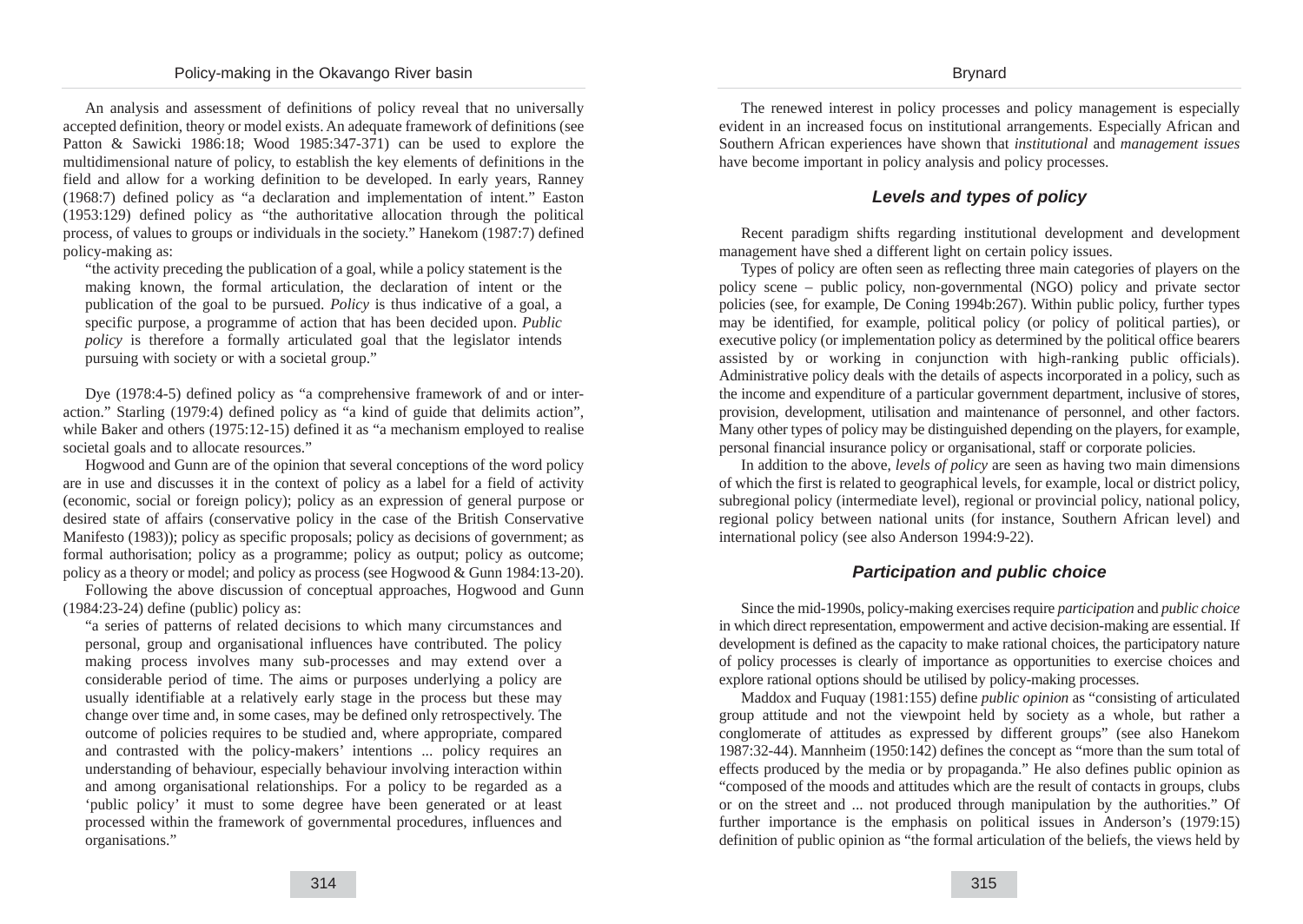#### Policy-making in the Okavango River basin

the public at large about political issues." Key (1961:14) describes public opinion as consisting of "those opinions held by private persons which government find it prudent to heed." Lastly, Ranney (1966:207) defines public opinion as "the sum of the opinions known to public officials and which will be taken into account by the authorities."

# **Policy process**

Hogwood and Gunn (1984:4) found it useful to analyse the policy process in terms of a number of stages through which an (policy) issue may pass: deciding to decide (issue search or agenda-setting, deciding how to decide or issue filtration); issue definition; forecasting; setting objectives and priorities; options analysis; policy implementation, monitoring and control; evaluation and review; and finally, policy maintenance, succession or termination. The authors emphasise that this framework provides an aid in understanding how different kinds of analyses can be brought to bear at different stages of the policy process and stress that what is being advocated is not a simple analysis where one step follows the next (see Hogwood & Gunn 1984:5; Quade 1982:53). The interactive nature of policy processes is an important principle for a discussion of policy-making processes.

Dror (1990c:89-90) makes a clear distinction between the content of policy and process dynamics. He remarks that policy development can be improved in two ways:

"One, upgrading policy making processes, which in turn involves improved policy process management and redesigning organisations. And two, establishing improved grand-policies, which guide the substance of discrete policies, which in turn involves application of policy analysis to grand-policies as well as process and organisation upgrading which serves policy development as a whole."

A process model that is generally regarded as representative of the international experience of policy-making, provided by Dunn (1994:15-18), shows that the phases of agenda-setting, policy formulation, policy adoption, policy implementation and policy assessment are fairly common (see figure 1). Dunn's comments on process model considerations are of note. He states (1994:15) that the process of policy analysis is a series of intellectual activities carried out within a process comprising activities that are essentially political. Dunn describes these political activities as the policy-making process and visualises the process as a series of interdependent phases arranged through time. He regards the phases identified above to:

"represent ongoing activities that occur through time. Each phase is related to the next, and the last phase (policy assessment) is linked to the first (agenda setting), as well as to the intermediate phases, in a non-linear cycle or round of activities. The application of policy analytic procedures may yield policy relevant knowledge that directly affects assumptions, judgments, and actions in one phase, which in turn indirectly affects performance in subsequent phases" (Dunn 1994:15,16).

In essence, the generic process model both provides for a comprehensive set of phases, as well as propose specific requirements and key issues to be addressed during each of the phases. With regard to the first, the phases consist of policy initiation, policy process design, policy analysis, policy formulation, decision-making, policy dialogue and implementation, as well as monitoring and evaluation (see also Hughes 1994:152; Dye 1987:27; Henry 1992:307; Fox et al 1991:31; Wissink 1990:32).

An analysis and assessment of the definitions of policy and related concepts revealed that no universally accepted definition, theory or model exists. However, the variety of available definitions do provide adequate scope for working definitions. The discussion of participation and public choice concluded that policy-making processes can act as important catalysts to ensure participation in actual policy preparation and real decision-making. Process dynamics can ensure active participation during various phases of the policy process.

Once a policy has been formulated, the next critical and equally important phase is policy implementation. This is especially true for a possible policy in the Okavango River basin.

## **Policy implementation: The 5C protocol**

Policy implementation is crucial, yet people have acted in the past as if it was not an important part of the policy process. This was especially the case in the early 1960s in the United States and during the 1970s in Western Europe. Early scholars of policy science were of the view that implementation was merely an administrative chore that, once policy had been legislated and the institutions mandated with administrative authority, would happen of and by itself. However, while the complexity inherent in implementation processes has been amply demonstrated, a widely accepted causal theory with predictive or prescriptive powers still remains absent.

More recently, a new wave of interest in policy studies, including policy implementation studies, has emerged from scholars in Southern Africa and also abroad.

A survey of the literature shows that there is already a remarkable convergence on the critical explanatory variables identified by scholars of policy implementation. Moreover, researchers working in a number of different issue areas (e.g. environment, population, health and crime prevention) have consistently identified the same, or similar variables, as have scholars working in countries at various stages of economic development. However, a common theory on policy implementation still has to be constructed.

In understanding implementation as a complex political rather than a mechanical administrative process, the study of implementation becomes an attempt to:

- unravel the complexity of following policy as it travels through the complex, dynamic maze of implementation;
- understand how it changes its surroundings and how it is changed itself in the process; and

#### Brynard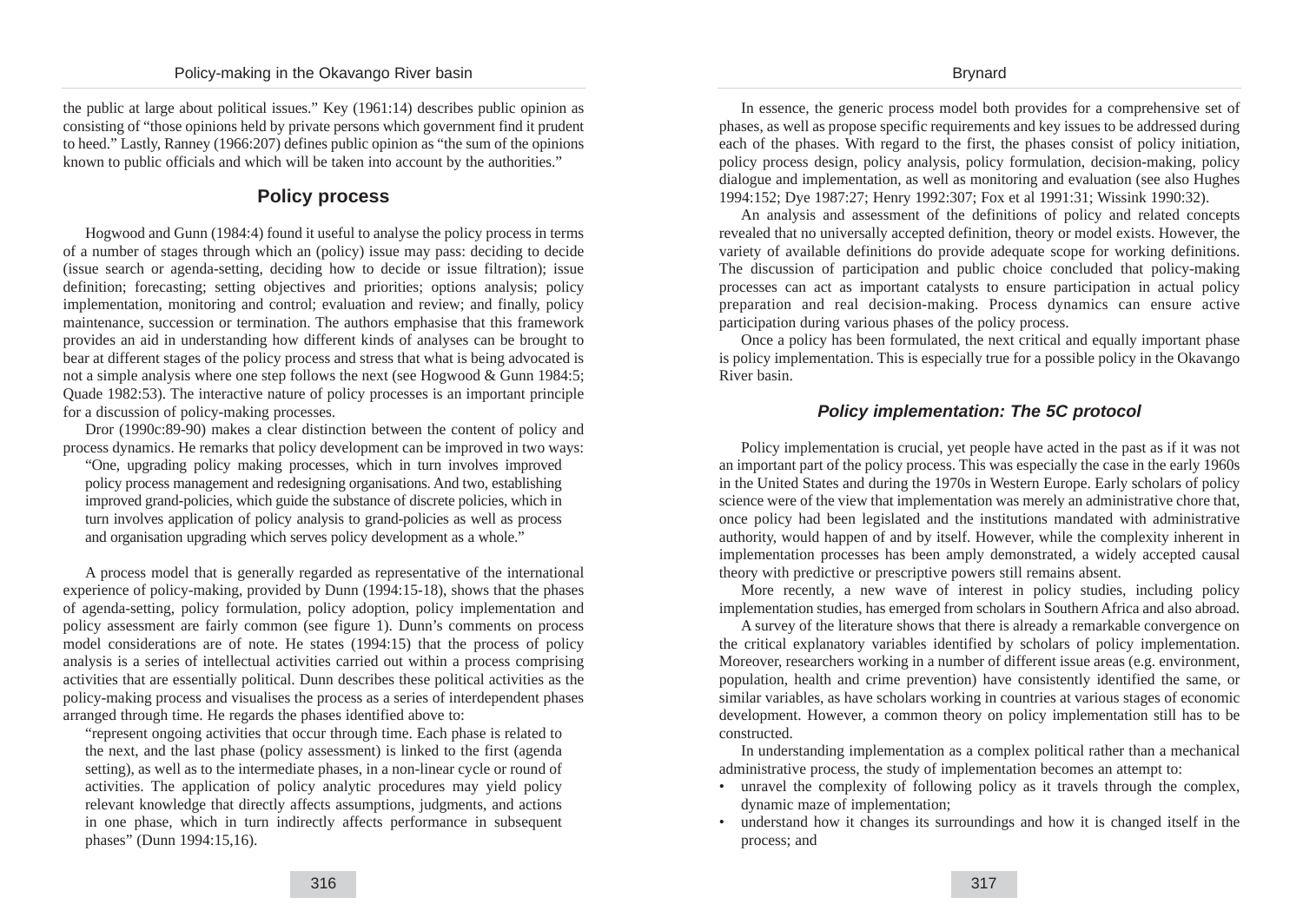#### Brynard



• most importantly, see how it can be influenced to accomplish the goals it set out of achieve.

While the maze through which policy travels in the course of its implementation is unique to each situation, the synthesis of the accumulated scholarship on the subject suggests that critical variables can be identified, which shape the directions that implementation might take. Consequently, five such variables emerge that are important causal factors for a multitude of scholars adhering to otherwise divergent perspectives (top-down or bottom-up), working on differing issues (environment, education, and others), in different political systems (federal, unitary, for example), and in countries at various levels of economic development (industrialised or developing). These variable are:

- the *content* of the policy itself: what it sets out to do (goals); how it problematises the issue (causal theory); how it aims to solve the perceived problem (methods);
- the nature of the institutional *context*: the corridor (often structured as standard operating procedures) through which policy must travel, and by whose boundaries it is limited, in the process of implementation;
- the *commitment* to the goals, causal theory and methods of the policy of those entrusted with carrying out the implementation at various levels;
- the administrative *capacity* of implementers to carry out changes; and
- the support of *clients and coalitions* whose interests are enhanced or threatened by the policy, and the strategies they employ to strengthen or deflect its implementation.

These five interlinked variables, also known as the 5C protocol, are all linked to and influenced by the others – though to varying extents depending on the specific implementation situation. For example, implementation capacity is likely to be a function of the remaining four variables: policy content may, or may not, provide for resources for capacity-building; the institutional context of the relevant agencies may hinder or help such capacity enhancement; the commitment of implementers to the goals, causal theory and methods of the policy may make up for the lack of such capacity, or vice versa; or the coalition of actors opposed to effective implementation may stymie the capacity that might otherwise have been sufficient – again, supportive clients and coalitions may in fact enhance capacity.

## **Top-down versus bottom-up policy implementation**

A top-down view exemplified the earlier analytic models and has remained the more dominant genre. Typically, this perspective starts from the authoritative policy decision at the central (top) level of government and asks (Sabatier 1986:22):

- To what extent were the actions of implementing officials and target groups consistent with (the objectives and procedures outlined in) the policy decision?
- To what extent were the objectives attained over time?
- What were the principal factors affecting policy outputs and impacts?
- How was the policy reformulated over time on the basis of experience?

The bottom-up approach was largely a reaction to this model, based on identifying weaknesses and suggesting alternatives to address those weaknesses. It was suggested that "the notion that policymakers exercise – or ought to exercise – some kind of direct and determinary control over policy implementation might be called [a] 'noble lie'" (Elmore 1979:603). Analysis should focus "on those who are charged with carrying out policy rather than those who formulate and convey it" (Lipsky 1978:398), because "subordinate compliance does not automatically follow upon the issuance of orders and instructions … when managers die and go to heaven, they may find themselves in charge of organizations in which subordinates invariably,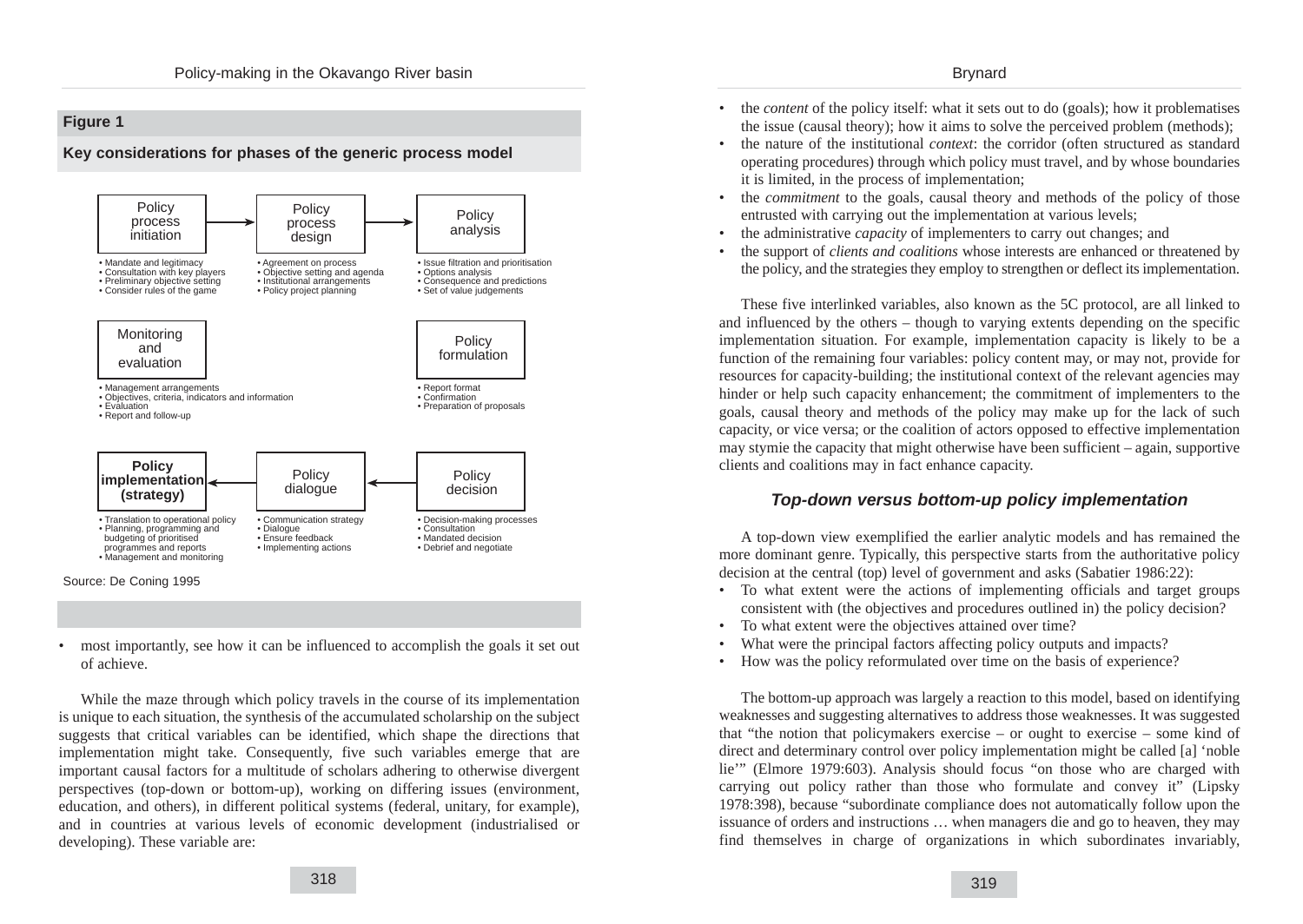cheerfully, and fully do as they are bid. Not here on earth" (Kaufman 1973:2). A few proponents of the bottom-up approach even suggested that "discretion at lower levels is not only inevitable, but also desirable … [because] it is necessary for policies to be 'reinvented' so that they better fit local needs" (Palumbo & Harder 1981:xi).

The big debate between top-down and bottom-up perspectives on implementation is not yet concluded. However, consensus seems to be emerging around the proposition that "it is not a question of choosing 'top' or 'bottom' as though these were mutually exclusive alternatives" (Hanf 1982:171). In fact, both perspectives provide useful insights into the implementation process, and both demonstrate significant explanatory strengths as well as weaknesses. Each may be more relevant to particular sets of cases than to others and, in some cases, both may be equally relevant, albeit at different stages of the complex and dynamic implementation process. Finally, there is a need to evolve new models of implementation that incorporate the strengths of both perspectives.

## **Conclusion**

While policy could be defined in several ways, implementation moves from originally set political goals to results on the ground. The 5C protocol detailed above is proposed as a useful vehicle for making sense of these twist and turns. As has been highlighted, all five are likely to act together – often simultaneously and synergistically – and any change in one will produce changes in the others. The interconnectivity of the variables creates both a challenge and an opportunity.

The challenge is to appreciate the resulting complexity. In much of the literature on implementation, it is considered to be intrinsically complex. Although all implementation is expected to be dynamic and complex, not every episode of implementation is likely to be equally complex. Depending on particular situations, some variables are likely to be more manifestly complex in some situations than in others. Also, the set of variables proposed here is, in fact, more parsimonious than many alternative sets. Most importantly, it consciously sets out to define each variable in detail rather than introducing seemingly parsimonious black boxes. Even where the labels may seem all too familiar, the difference is in the level of detail: these may be seen as 'deep descriptors'. The complexity is not as much in the breadth of the variables as in their depth. Unravelling this complexity is imperative to unravelling implementation effectiveness. The opportunity is to use the five Cs strategically in their complex interlinkages to synergistic implementation.

It is in the space defined by such interlinkages between the variables that the negotiation, both explicit and tactic, between the various actors will take place. Here, the interplay between contending interests, strategies and power positions will ultimately define the effectiveness, or otherwise, of any specific implementation episode.

Frequently, the goal of the actors will be in direct conflict with one another and, consequently, the outcome of who gets what, will be determined by the strategies, resources and power positions of each of the actors involved. What is implemented may thus be the result of a political calculus of interests and groups competing for scarce resources, the response of implementing officials and the actions of the political elite, all interacting within given institutional contexts.

What the interlinked dynamic 5C protocol implies is that implementation cannot be seen as an activity to be planned and carried out according to a carefully predetermined plan. Rather, it is a process that can only, at the very best, be managed. Managing and steering it towards a more effective outcome entail strategically 'fixing' those variables over which there is some direct or indirect influence in order to induce changes in those that cannot be influenced. The definitive variables – either in that they define the main stumbling block to effective implementation or in that they can be better influenced – will vary in each case. The strategic imperative is to identify those, among the five, that constitute the definitive variables and how they may best be influenced to arrive at the desired results. In essence, the management of implementation is akin to rewriting the music while in the process of performing the notes.

## **References**

Anderson, J E. 1979. *Public policy-making.* New York: Holt, Rhinehart and Winston.

- African Capacity Building Foundation. 1992. *Strategy and indicative work program. 1992–1995.* Harare: ACBF.
- Agarwala, R. 1983. *Planning in developing countries: Lessons of experience.* World Bank staff working papers 576. Washington DC: World Bank.
- Almond, G A, Flanagan, S C & Mundt, R J. 1973. *Crisis, choice and change: Historical studies of political development.* Boston: Little, Brown and Company.
- Alterman, R & MacRae, D. 1983. Planning and policy analysis. Converging or diverging trends? *APA Journal* 49.
- ANC. 1994. *Reconstruction and development programme*. Johannesburg: African National Congress.
- Anderson, J E. 1976. *Cases in public policy making.* New York: Praeger.
- Anderson, J E. 1994. *Public policy making: An introduction.* Boston: Houghton Mifflin.
- Apter, D E. 1971. *Choice and the politics of allocation.* New Haven: Yale University Press.
- Baker, R F, Michaels, R M & Preston, E S. 1975. *Public policy development: Linking the technical and political processes.* New York: John Wiley and Sons.
- Balogun, M J. 1991. The African civil services within the context of structural adjustment and structural transformation. *African Management Development Forum* 2(1).
- Balogun, M J & Mutahaba, G. 1989. *Economic restructuring and African public administration: Issues, actions and future choices*. Connecticut: Kumarian.
- Baum, W C. 1982. *The project cycle.* Washington DC: World Bank.
- Baum, W C & Tolbert, S M. 1985. *Investing in development: Lessons of World Bank experience*. New York: Oxford University Press.
- Bayat, M S & Meyer, I H. 1994. *Public administration: Concepts, theory and practice.* Halfway House: Southern.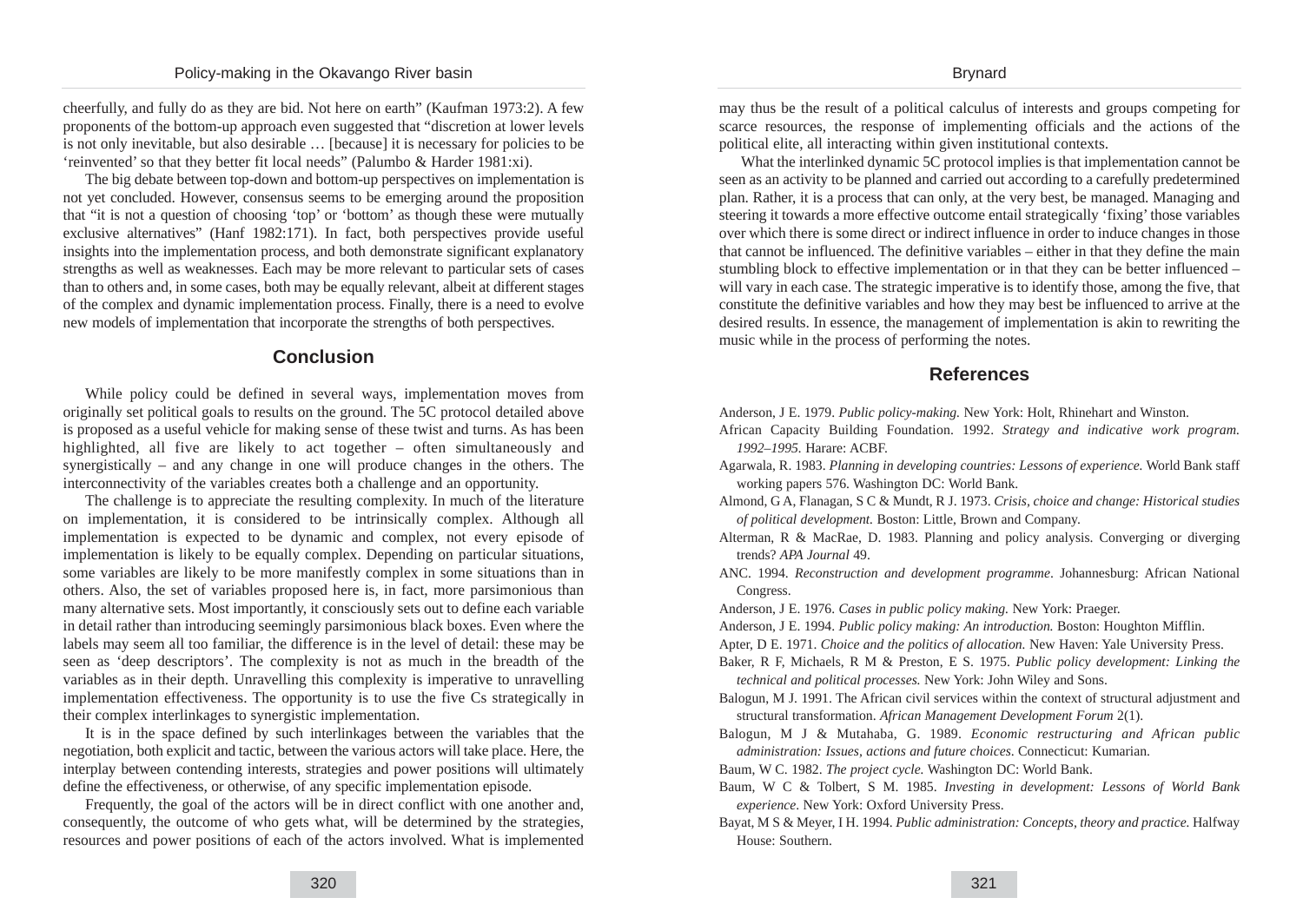- Bardach, E. 1977. *The implementation game: What happens after a bill becomes law?* Cambridge: MIT Press.
- Berman, P. 1978. The study of macro- and micro-implementation. *Public Policy* 26(2). Spring.
- Berman, P & McLaughlin, M W. 1976. Implementation of educational innovation. *The Educational Forum* 40(3). March.
- Berman, P. 1980. Thinking about programmed and adaptive implementation matching strategies to situations. In Ingram, H M & Mann, D E (eds). *Why policies succeed or fail*. Beverley Hills: Sage.
- Benveniste, B. 1984. On a code of ethics for policy experts. *Journal of Policy Analysis and Management* 3(3).
- Blase, M. 1986. *Institution building, a source book.* Columbia: University of Missouri Press.
- Blunt, P & Jones, M. 1992. *Managing organisations in Africa*. New York: De Gruyter.
- Blunt, P & Jones, M. 1993. *Organisations in Africa: Readings, cases, and exercises.* New York: De Gruyter.
- Bobrow, D B & Dryzek, J S. 1987. *Policy analysis by design*. Pittsburgh: University of Pittsburgh Press.
- Brewer, G D & De Leon, P. 1983. *The foundations of policy analysis*. Illinois: Dorsey.
- Brynard, P & Erasmus, K. 1995. *Public management and administration: Case-study resource book.* Pretoria: J L van Schaik.
- Carnevale, J D & Lawler, E J. 1986. Time pressure and the development of integrative agreements in bilateral negotiations. *Journal of Conflict Resolution* 30(4).
- Casley, D J & Lury, D A. 1982. *Data collection in developing countries.* Oxford: Clarendon.
- CDE. 1995. *Building policy skills in South Africa*. Johannesburg: Centre for Development and Enterprise.
- Cernea, M M. 1989. Non-governmental organisations and local development*. Regional development dialogue* 10(2).
- Cloete, F. 1992. Development administration/studies and the NPAI. *The Mount Grace papers: The new public administration initiative and the Mount Grace consultation.* Johannesburg: Graduate School of Public and Development Management, University of the Witwatersrand.
- Cloete, F. 1995. Avoiding square pegs in round holes: Towards an appropriate public policy study and practice in South Africa. Unpublished paper presented at the *Fifth Winelands conference of the School of Public Management*. Stellenbosch: University of Stellenbosch.
- Cloete, J J N. 1981. *Introduction to public administration.* Pretoria: J L van Schaik.
- Coogan, W H & Woshinsky, O H. 1982. *The science of politics, an introduction to hypothesis formation and testing.* Washington DC: University Press of America.
- Dawson, R. 1994. *Make the right decision every time.* London: Nicholas Brealey Publishing.
- DBSA. 1992. *Framework for decision-making in selecting projects for DBSA support.* Midrand: Development Bank of Southern Africa.
- De Coning, C B. 1994a. Development perspective on constitutional arrangements. In *South Africa's nine provinces*: *a human development profile*. Midrand: Development Bank of Southern Africa.
- De Coning, C B. 1994b. Review on policy skills*. Development Southern Africa* 11(2).

De Coning, C B. 1994c. The territorial imperative: Towards an evaluation of the provincial demarcation process. In De Villiers, B (ed). *Birth of a constitution.* Cape Town: Juta and Company.

Brynard

- De Coning, C B. 1995. Development perspective on policy management*.* Unpublished D Litt et Phil thesis. Pretoria: University of South Africa.
- De Coning, C B & Fick, J C. 1995. Development perspective on policy management: From policy analysis to process facilitation. *Africanus* 25(2).
- De Coning, C B & Moyo, S. 1996. Observations on cooperation in policy training initiatives in Southern Africa*. Africanus* 26(2): 78-95.
- De Crespigny, A & Schrire, R. 1978. *The government and politics in South Africa.* Cape Town: Juta and Company Limited.
- De Villiers, B (ed). 1994. *Birth of a constitution.* Cape Town: Juta and Company.
- De Waal, D J P. 1993. The adhocracy: Innovative structure for development. *Africanus* 23(1 & 2). Dror, Y. 1968. *Public policymaking reexamined*. Pennsylvania: Chandler.
- Dror, Y. 1971. *Design for policy sciences*. New York: Elsevier.
- Dror, Y. 1983a. Policy-gambling: A preliminary exploration*. Policy Studies Journal* 1(1).
- Dror, Y. 1983b. Forecasting for rulers. *Futures* 14(3).
- Dror, Y. 1983c. Governance redesign for societal architecture. *World Future Society Bulletin* 28(1).
- Dror, Y. 1984. *Facing momentous choices.* New York: Russel Sage Foundation.
- Dror, Y. 1985. Improving policy-gambling: Policymaking as fuzzy gambling: workshop in advanced policy planning and policy analysis for senior decision makers and policy advisors. Unpublished Public Administration Programme. Israel: The Hebrew University of Jerusalem.
- Dror, Y. 1986. *Policymaking under adversity*. New Brunswick: Transaction.
- Dror, Y. 1987a. Conclusions. *Advising the rulers*. Oxford: Basil Blackwell.
- Dror, Y. 1987b. Retrofitting central minds of governments. *Research in Public Policy Analysis and Management* 4.
- Dror, Y. 1987c. *An open letter to top decision-makers Intelligence for economic development: An inquiry into the role of the knowledge industry.* Oxford: Berg Publishers.
- Dror, Y. 1988a. Visionary political leadership: On improving a risky requisite. *International Political Science Review* 9(1).
- Dror, Y. 1988b. *Potential university contributions to development policy making: The policy impact of universities in developing regions*. London: Macmillan.
- Dror, Y. 1989. Memo for system-reforming rulers. *Futures* 21(4).
- Dror, Y. 1990a. Fateful decisions as fuzzy gambles with history. *The Jerusalem Journal of International Relations* 12(3).
- Dror, Y. 1990b. *Workshop in policy planning and policy analysis for senior decision-makers and policy advisors*. Maastricht: European Institute of Public Administration.
- Dror, Y. 1990c. *Public policy analysis and development: Training module for senior government executives*. Maastricht: European Institute of Public Administration.
- Dror, Y. 1990d. *Upgrading the capacity of central government to guide overarching societal self-transformation*. Maastricht: European Institute of Public Administration.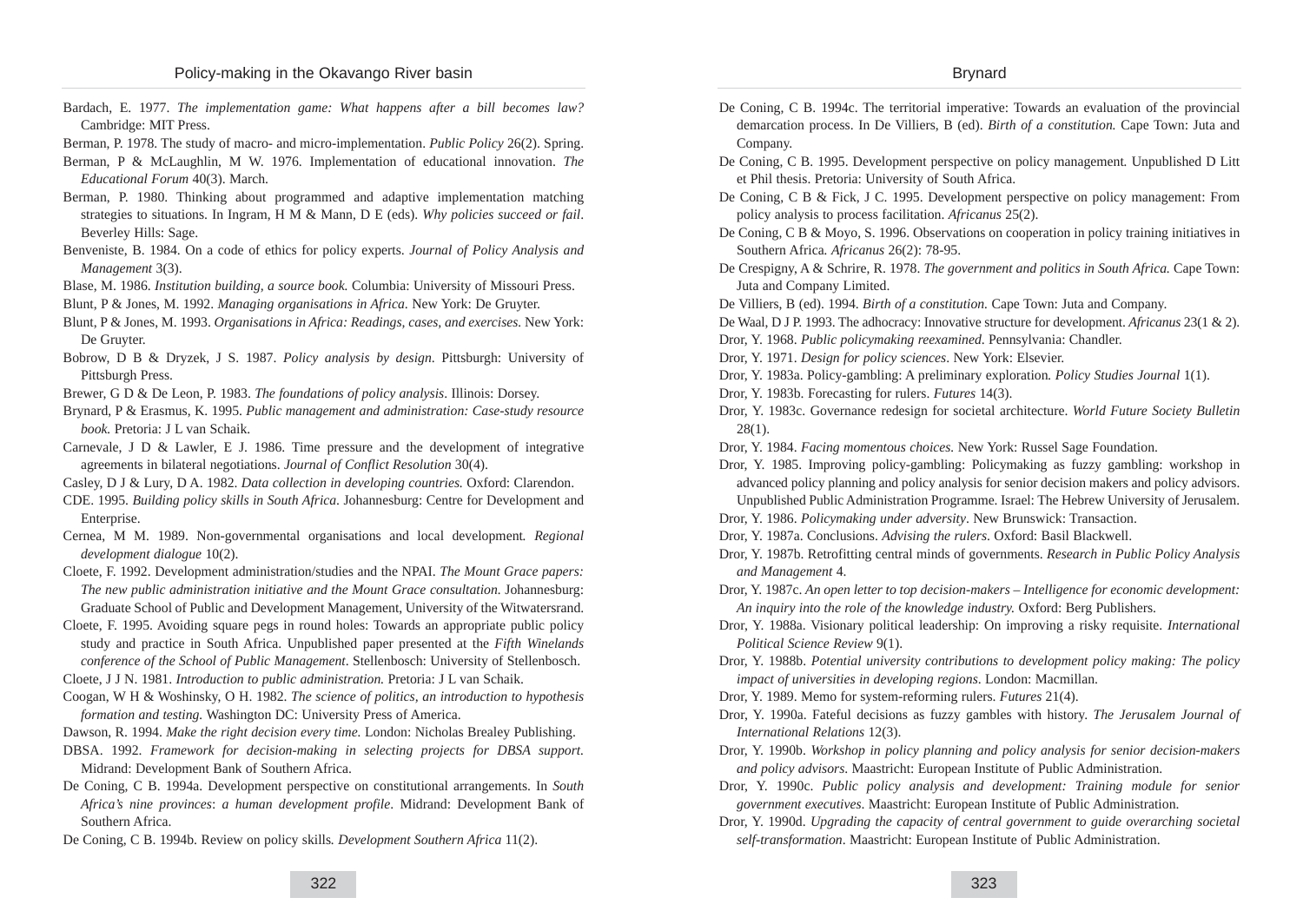| Dror, Y. 1991. Grand policy analysis. Unpublished presidential address paper. Maastricht:                                                                                                    | Heineman, R A, Bluhm, W T, Peterson, S V & Kearny, E N. 1990. The world of the policy                                                                             |
|----------------------------------------------------------------------------------------------------------------------------------------------------------------------------------------------|-------------------------------------------------------------------------------------------------------------------------------------------------------------------|
| European Institute of Public Administration.<br>Dror, Y. 1994a. Public policy reexamined. New Brunswick: Transaction.                                                                        | analyst: Rationality, values, and politics. Chatham: Chatham House.<br>Henry, N. 1992. Public administration and public affairs. Englewood Cliffs: Prentice-Hall. |
| Dror, Y. 1994b. The capacity to govern. Report to the Club of Rome. Barcelona: Club of Rome.                                                                                                 | Heymans, C. 1995. Policy support for strategic management in the public sector: Some                                                                              |
| Dubnick, M J & Bardes, B A. 1983: Thinking about public policy: A problem-solving approach.                                                                                                  | international perspectives. Midrand: Development Bank of Southern Africa.                                                                                         |
| New York: John Wiley and Sons.                                                                                                                                                               | Hill, M. 1993. New agendas in the study of the policy process. New York: Harvester Wheatsheaf.                                                                    |
| Dunn, W N. 1994. Public policy analysis: An introduction. Englewood Cliffs: Prentice-Hall.                                                                                                   | Hogwood, B W & Gunn, L A. 1984. Policy analysis for the real world. Oxford: Oxford                                                                                |
| Dye, T R. 1987. Understanding public policy. Englewood Cliffs: Simon and Schuster.                                                                                                           | University Press.                                                                                                                                                 |
| Easton, D. 1953. The political system. New York: Knopf.                                                                                                                                      | Hogwood, B W & Peters, B G. 1983. Policy dynamics. Sussex: Harvester Press Group.                                                                                 |
| Easton, D. 1960. A framework for political analysis. Englewood Cliffs: Prentice-Hall.                                                                                                        | Hogwood, B W & Peters, B G. 1985. The pathology of public policy. Oxford: Clarendon.                                                                              |
| Easton, D. 1965. A systems analysis of political life. Chicago: University of Chicago.                                                                                                       | Hoppe, R, Van de Graaf, H & Van Dijk, A. 1987. Implementation research and policy design:                                                                         |
| Easton, D. 1969. The new revolution in political science. American Political Science Review 63(4).                                                                                           | Problem tractability, policy theory, and feasibility testing. International Review of                                                                             |
| Edwards, G C & Sharkansky, I. 1978. The policy predicament, making and implementing public                                                                                                   | Administrative Sciences 53.                                                                                                                                       |
| policy. San Francisco: W H Freeman and Company                                                                                                                                               | Hughes, O E. 1994. Public management and administration. New York: St Martin's.                                                                                   |
| Elmore, R F. 1979. Backward mapping: Implementation research and policy decisions.                                                                                                           | Kaufmann, F X, Majone, G & Ostrom, V (eds). 1986. Guidance, control and evaluation in the                                                                         |
| Political Science Quarterly 94(4).                                                                                                                                                           | public sector: The Bielefeld inter-disciplinary project. Berlin: Walter de Gruyter.                                                                               |
| Esman, M J. 1975. Institution-building as a guide to action: The management of change in                                                                                                     | Key, V O. 1961. Public opinion and American democracy. New York: A Knopf.                                                                                         |
| government. The Hague: Martinus Nijhoff.                                                                                                                                                     | Laver, M. 1986. Social choice and public policy. Oxford: Basil Blackwell Ltd.                                                                                     |
| Fisher, R, Ury, W & Patton, B. 1991. Getting to yes: Negotiating agreement without giving in.                                                                                                | Lindblom, C E. 1972. The policy making process. Englewood Cliffs: Prentice-Hall.                                                                                  |
| New York: Penguin.                                                                                                                                                                           | Lineberry, R L. 1977. American public policy: What government does and what difference it                                                                         |
| Fitzgerald, P, McLennan, A & Munslow, B. 1995. Managing sustainable development in South                                                                                                     | makes. New York: Harper and Row.                                                                                                                                  |
| Africa. Cape Town: Oxford University Press.                                                                                                                                                  | Lipsky, M. 1978: Standing the study of public policy implementation on its head. In Burnham,                                                                      |
| Fox, W, Schwella, E & Wissink, H. 1991. Public management. Cape Town: Juta and Company.                                                                                                      | W D & Weinberg, M W (eds). American politics and public policy. Cambridge: MIT Press.                                                                             |
| Friedman, S. 1995. Every navigator needs a map: The case for independent policy research in                                                                                                  | Lipsky, M. 1980. Street-level bureaucracy: Dilemmas of the individual in public services. New                                                                     |
| South Africa. Johannesburg: Centre for Policy Studies.                                                                                                                                       | York: Russel Sage Foundation                                                                                                                                      |
| Gildenhuys, H, Fox, W & Wissink, H. 1991. Public macro organisation. Cape Town: Juta and                                                                                                     | Maddox, R W & Fuquay, R F. 1981. State and local government. New York: Van Nostrand.                                                                              |
| Company.                                                                                                                                                                                     | Mannheim, K. 1950. Freedom, power and democratic planning. London: Routledge & Kegan Paul.                                                                        |
| Gran, G. 1983. Development by people: Citizen reconstruction of a just world. New York: Praeger.<br>Grindle, M S & Thomas, J W. 1989. Policy makers, policy choices and policy outcomes: The | Mazmanian, D A & Sabatier, P A. 1981. Effective policy implementation. Lexington: Heath and<br>Company.                                                           |
| political economy of reform in developing countries. Policy Sciences 22.                                                                                                                     | Mintzberg, H. 1994. The rise and fall of strategic planning: Reconceiving roles for planning,                                                                     |
| Grindle, M S & Thomas, J W. 1991. Public choices and policy change: The political economy                                                                                                    | plans, planners. New York: The Free Press.                                                                                                                        |
| of reform in developing countries. London: Johns Hopkins University Press.                                                                                                                   | Mintzberg, H & McHugh, A. 1985. Strategy formation in an adhocracy. Administrative Science                                                                        |
| Gunn, L A. 1976. Policy analysis in central government. New York: University of New York.                                                                                                    | Quarterly 30(2).                                                                                                                                                  |
| Gunn, L A. 1980. Policy and the policy analyst. New York: University of New York.                                                                                                            | Moharir, V. 1986. Decentralised policymaking and centre-region relations in the Sudan.                                                                            |
| Hanekom, S X. 1987. Public policy: Framework and instrument for action. Johannesburg:                                                                                                        | Perspectives on development in the Sudan. The Hague: Institute of Social Studies.                                                                                 |
| Macmillan.                                                                                                                                                                                   | Moharir, V. 1990. Institutionalisation of policy analysis in developing countries: An exploratory                                                                 |
| Hanekom, S X & Thornhill, C. 1986. The functions of the public administrator. Durban:                                                                                                        | approach. Bureaucracy and developmental policies in the third world. Amsterdam: Free                                                                              |
| Butterworth.                                                                                                                                                                                 | University Press.                                                                                                                                                 |
| Hargrove, E C. 1975. The missing link: The study of implementation of social policy.                                                                                                         | Mokgoro, T J. 1993. Capacity for governance and development in South Africa. Unpublished paper                                                                    |
| Washington: Urban Institute.                                                                                                                                                                 | presented at the Fourth Winelands conference. Cape Town: University of the Western Cape.                                                                          |
| Hanf, K & Toonen, T A J. 1985. Policy implementation in federal and unitary systems.<br>Dordrecht and Boston: Kluwer.                                                                        | Mokgoro, T J. 1997. Policy management in South Africa: A North-West provincial perspective.<br>Unpublished paper.                                                 |